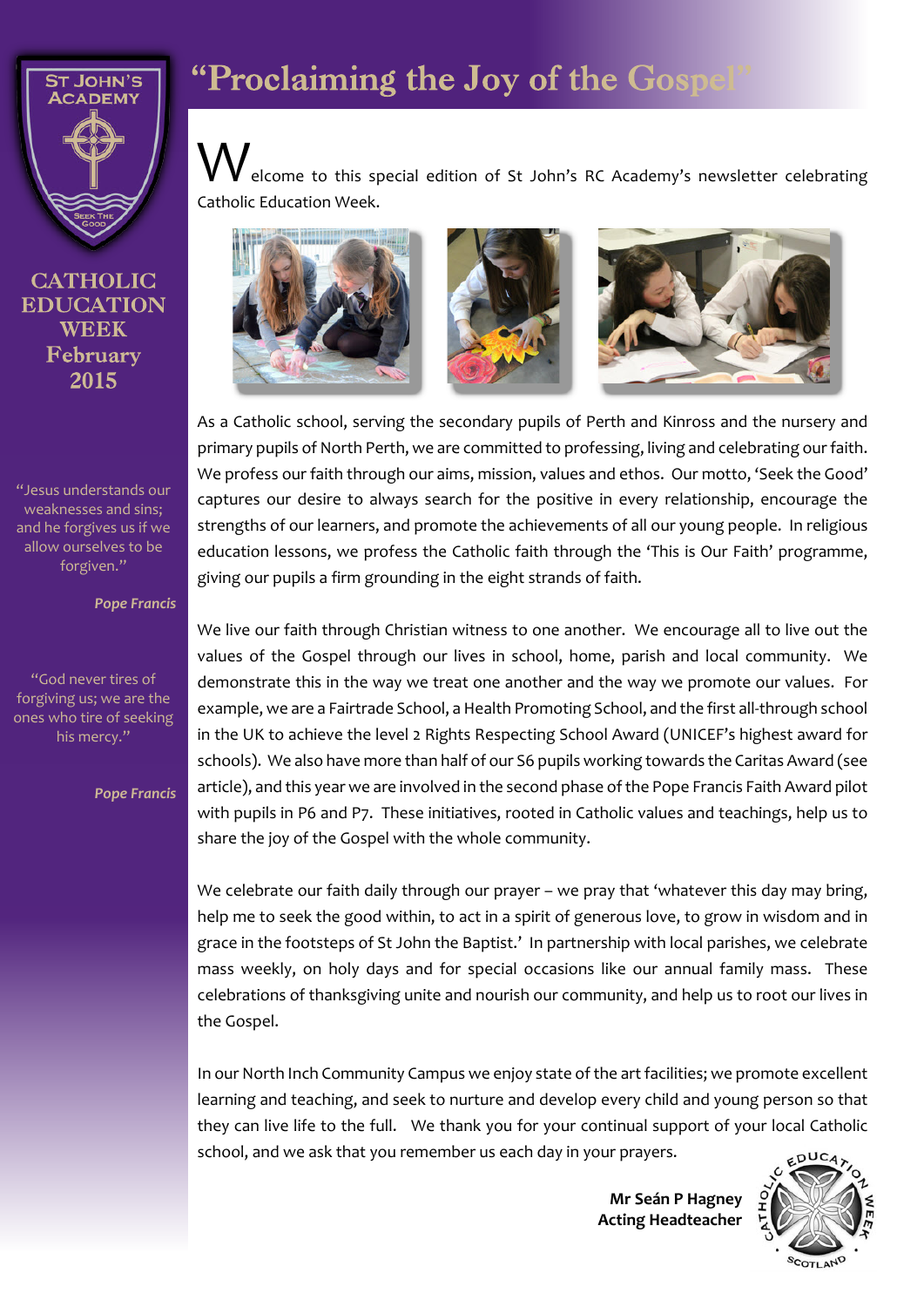

### **Pope Francis begins this important document with these words:**

I invite all Christians, everywhere, at this very moment, to a renewed personal encounter with Jesus Christ, or at least an openness to letting him encounter them; I ask all of you to do this unfailingly each day. No one should think that this invitation is not meant for him or her, since "no one is excluded from the joy brought by the Lord". The Lord



does not disappoint those who take this risk; whenever we take a step towards Jesus, we come to realize that he is already there, waiting for us with open arms.

Now is the time to say to Jesus: "Lord, I have let myself be deceived; in a thousand ways I have shunned your love, yet here I am once more, to renew my covenant with you. I need you. Save me once again, Lord, take me once more into your redeeming embrace". How good it feels to come back to him whenever we are lost!

Let me say this once more: God never tires of forgiving us; we are the ones who tire of seeking his mercy. Christ, who told us to forgive one another "seventy times seven" (Mt 18:22) has given us his example: he has forgiven us seventy times seven. Time and time again he bears us on his shoulders. No one can strip us of the dignity bestowed upon us by this boundless and unfailing love. With a tenderness which never disappoints, but is always capable of restoring our joy, he makes it possible for us to lift up our heads and to start anew. Let us not flee from the resurrection of Jesus, let us never give up, come what will. May nothing inspire more than his life, which impels us onwards!

To read the whole text, use this link:

http://www.vatican.va/holy\_father/francesco/apost\_exhortations/documents/papafrancesco esortazione-ap\_20131124\_evangelii-gaudium\_en.html

# **This Is Our Faith - at the Senior Phase**

The Catholic Education Commission has developed a Religious Education syllabus for the Senior Phase, building on the syllabus provided in *This Is Our Faith* for the Broad General Education phase of the curriculum in Catholic schools.

The draft document proposes a number of Experiences and Outcomes, organised under the 8 Strands of Faith described in *This Is Our Faith*. This draft document is intended to provide for progression from the learning which pupils will experience in the Primary school stages and in S1-S3. The proposed experiences and outcomes are intended to be achievable across



S4/5/6 within the provision of 2 hours of formal R.E. per week which all Catholic secondary schools are obliged to provide.

The Holy See is considering this document with a view to granting a *Decree of Recognitio*, as it did for the original document. In the meantime, those responsible for teaching religious education should find the draft document to be a useful in helping them to review their current provision and to plan for future development.

**IQY OF THE GOSPE**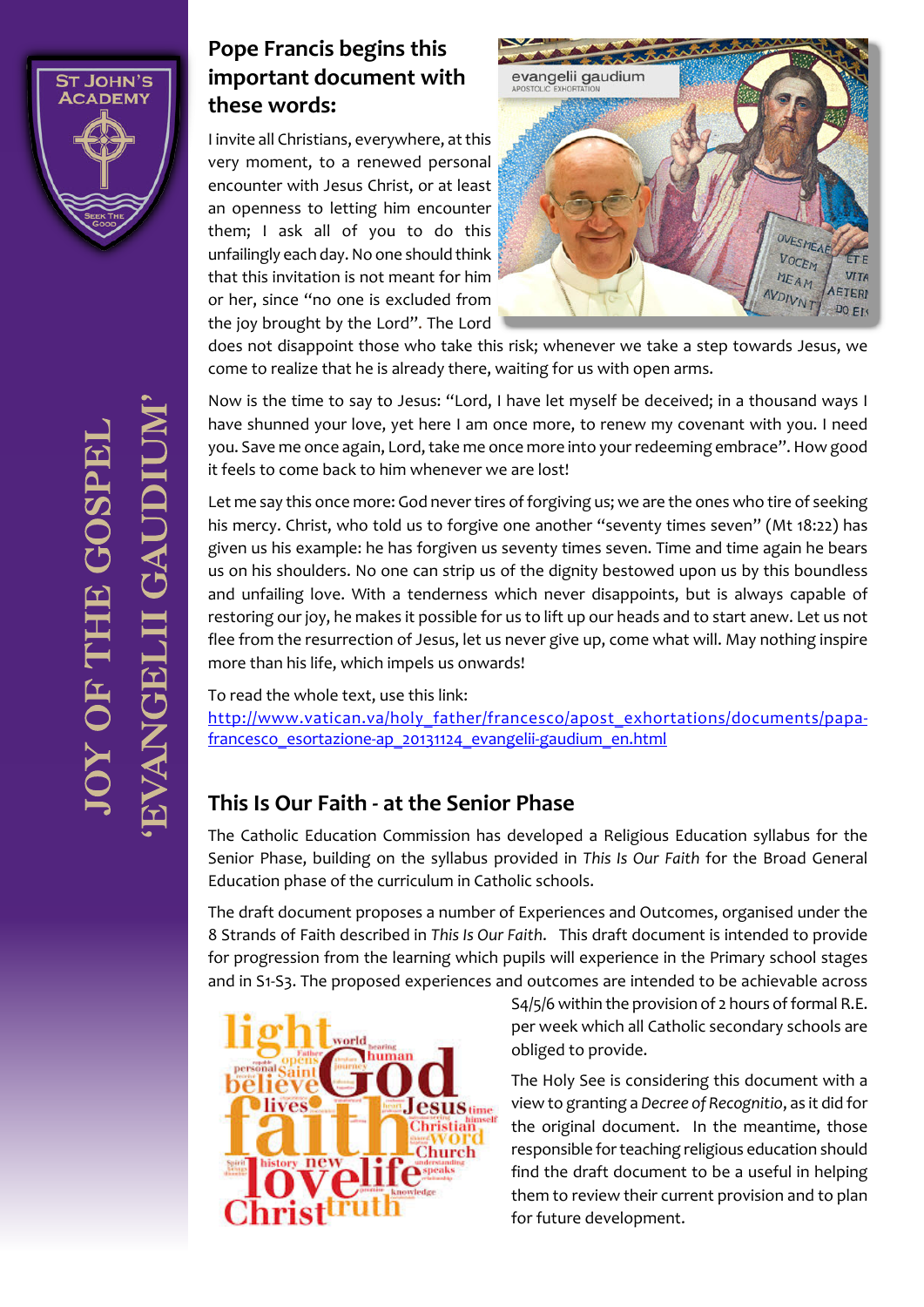# **The Pope Francis FAITH AWARD**

The **Pope Francis FAITH AWARD** encourages young people to make and sustain an active commitment to Faith in their everyday lives. Its title stresses the most significant feature of this award - i.e. it's about Faith, one the 'theological virtues' of Faith, Hope and Love

which are offered to all as the foundation for living good lives.

The Faith Award helps children in Primary 6 & 7 to realise the meaning and potential of the Gifts and the Fruits of the Holy Spirit which are offered to them for use in daily living. By providing opportunities for Prayer, Reflection and Faith Witness, this award encourages young people to apply these gifts and to see how they can bear fruit in their homes, schools, parishes and communities. It helps them to understand how their simple, everyday acts of service, inspired by Faith, can transform the world.



## **The Pope Benedict XVI CARITAS AWARD**

The Pope Benedict XVI **CARITAS AWARD** encourages young people in the final years of secondary school to respond to God's call of love ("Caritas") through serving others. It celebrates the faith witness which young people can give within their homes, schools, parishes and local communities.

Inspired by the teaching of Pope Benedict XVI, and dedicated to him, the **CARITAS AWARD** is an initiative which builds on his conviction that "the young, with their enthusiasm and idealism can offer new hope to the world". Those who are presented with their awards at the Award Ceremony on Wednesday 3 June 2015 will be able to take pride that they have responded well to the words of the Holy Father:

*"Do not be afraid to make a commitment, to face hard work and sacrifice, to choose the paths that demand fidelity and constancy, humility and dedication."*





*'Caritas helped me to see faith from another side. My work in the parish showed me a side to the church that I knew existed but never witnessed'.*



# **PAITH AWAR**